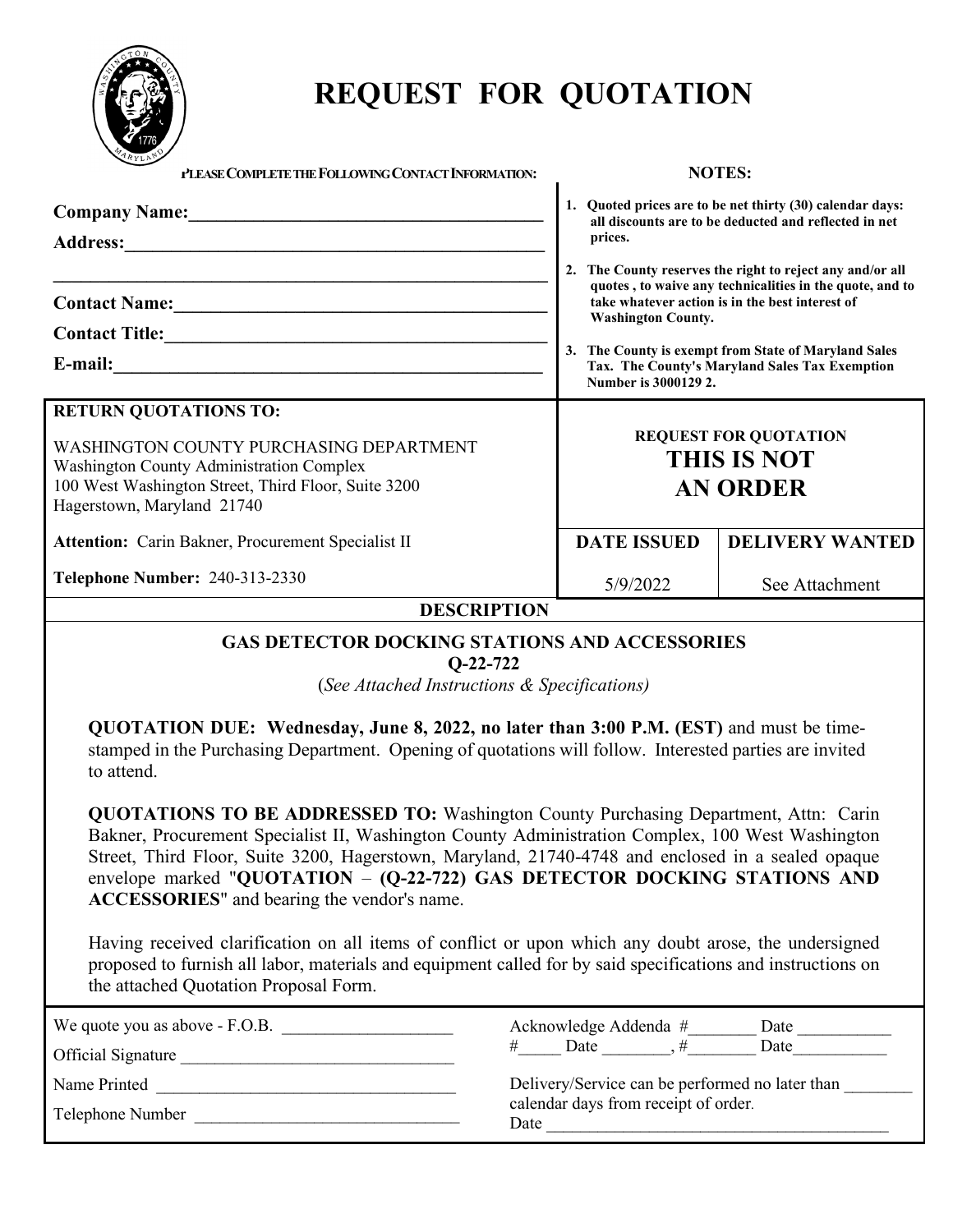## **Q-22-722**

## **GAS DETECTOR DOCKING STATIONS AND ACCESSORIES**

## **INSTRUCTIONS**

- 1. **QUOTATION SUBMISSION:** Quotations are to be enclosed in a sealed opaque envelope bearing the name of the Quoter and marked "**QUOTATION** – (**Q-22-722) GAS DETECTOR DOCKING STATIONS AND ACCESSORIES**". Quotations are to be addressed to Washington County Purchasing Department, Washington County Administration Complex, 100 West Washington Street, Third Floor, Suite 3200, Hagerstown, MD 21740-4748. Please direct all inquiries to Carin Bakner, Procurement Specialist II at 240-313-2330.
- 2. **PRE-QUOTATION CONFERENCE/TELECONFERENCE:** A Pre-Quotation Conference/ Teleconference will be held in person in the Washington County Administration Complex, Third Floor Conference Room 3000, 100 West Washington Street, Hagerstown, Maryland 21740, **10:00 A.M., (EDT/EST) Monday, May 16, 2022**, at which time County personnel will be present to answer any questions. All interested quoters wishing to take part in the meeting by teleconference shall call prior to the meeting 240-313-2330 to receive instructions. All interested quoters are requested to take part in the conference/teleconference. Participation in this meeting is not mandatory, but it is strongly encouraged.
- 3. **QUOTATION OPENING:** Quotations must be received and time-stamped in the Purchasing Department no later than **3:00 P.M., (EST) Wednesday, June 8, 2022.** Quotations will be opened at that time in the Washington County Administration Complex, Third Floor Conference Room 3000, 100 West Washington Street, Hagerstown, Maryland. All interested parties are invited to attend; or quoters wishing to hear a reading of the quotes via teleconference shall call prior to the teleconference 240-313-2330 to receive instructions.

**NOTE: All Quoters must enter the Washington County Administrative Complex through either the front door at the 100 West Washington Street entrance or through the rear entrance (w/blue canopy roof) which is handicap accessible and must use the elevator to access the Purchasing Department to submit their quote and/or to attend the Pre-Quotation Conference and/or the Quote Opening. Alternate routes are controlled by a door access system. The general public will be subject to wand search and will be required to remove any unauthorized items from the building prior to entry. Prohibited items include but are not limited to: Weapons of any type; Firearms, ammunition, and explosive devices; Cutting instruments of any type - including knives, scissors, box cutters, work tools, knitting needles, or anything with a cutting edge, etc.; Pepper spray, mace or any other chemical defense sprays; and Illegal substances.** 

4. **AWARD OF CONTRACT:** Washington County, Maryland shall award the contract to the responsible, responsive low Quoter based on the total sum for the equipment that is most advantageous to the County. Carelessness in quoting prices, or in preparation of quotation otherwise, will not relieve the Quoter. Erasures or changes in quotations must be initialed. Upon approval of the cost proposal, it is the County's intent to issue a Notice to Proceed (purchase order) within fourteen (14) days.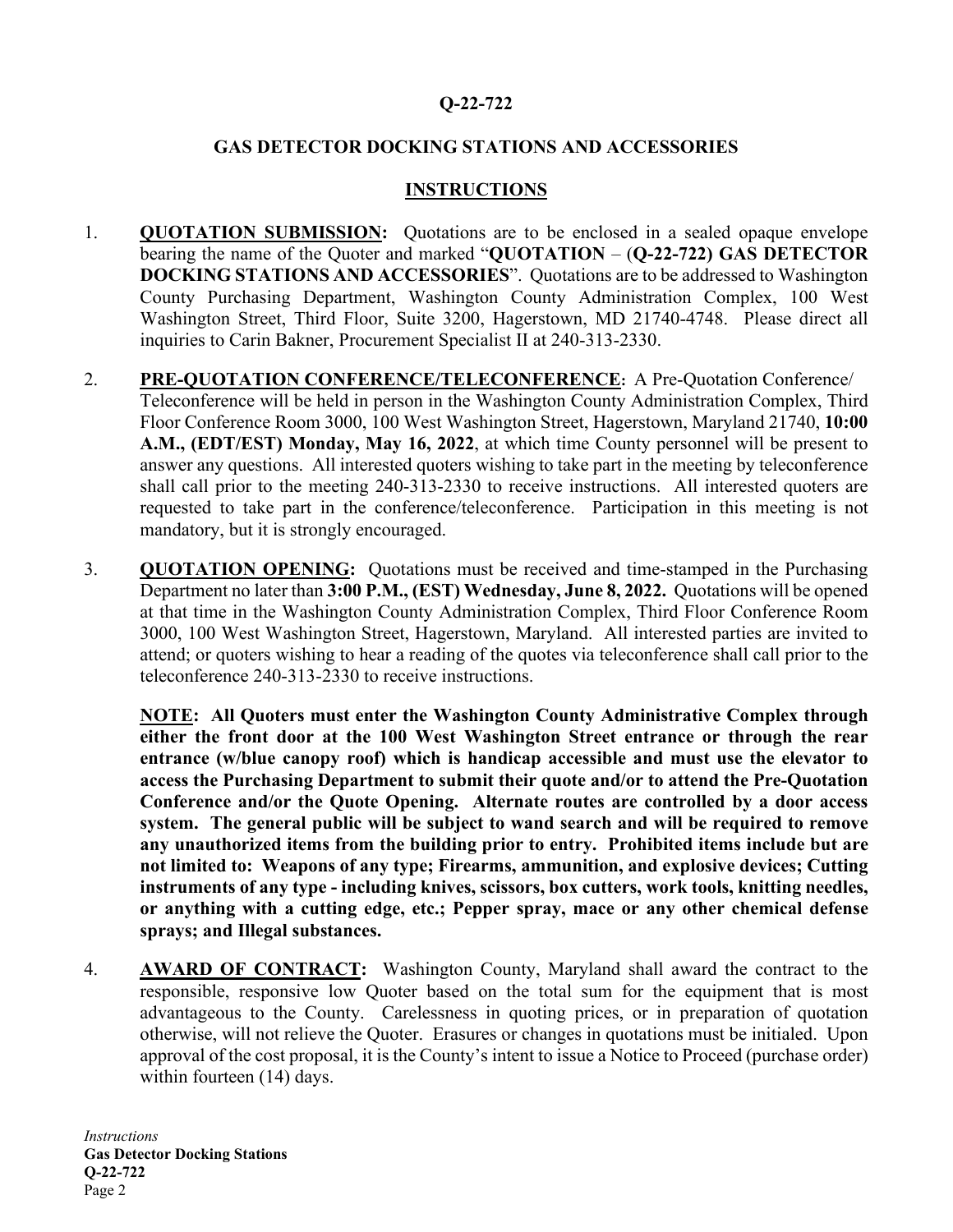## 5. **BROCHURES, DESCRIPTIVE LITERATURE, MANUALS:**

- a) Firms submitting quotes shall furnish complete descriptive literature and specifications of the equipment upon which the Quotation is based. The vendor shall furnish a detailed listing of the components and accessories of the complete unit upon which the quotation is based and is to be attached to the proposal.
- b) Failure to comply with this requirement may be ample cause for rejection of the Request for Quotation.
- 6. **DISCOUNTS:** Quoted prices are to be net thirty (30) calendar days; all discounts are to be deducted and reflected in net prices.
- 7. **DELIVERY:** The equipment shall be delivered F.O.B. Destination to the Department of Emergency Services, 16232 Elliott Parkway, Williamsport, Maryland 21795. The successful Quoter shall guarantee delivery of the equipment as specified herein, no later than thirty (30) consecutive calendar days after notice of award. All delivery costs and charges shall be included in the Quotation.
- 8. **DISPUTES:** In cases of disputes as to whether or not an item or service quoted or delivered meets specifications, the decision of the County Commissioners or authorized representative shall be final and binding on both parties.
- 9. **EQUAL OPPORTUNITY:** The Board of County Commissioners of Washington County, Maryland does not discriminate on the basis of race, color, national origin, sex, religion, age and disability in employment or the provision of services. Individuals requiring special accommodations are requested to contact the Purchasing Department at 240-313-2330 Voice, TDD Dial 711 to make arrangements no later than seven (7) calendar days prior to the Pre-Quotation Conference/Teleconference and/or Quotation Opening.
- 10. **EXCEPTION:** The submission of a quotation shall be considered an agreement to all items, conditions, and specifications provided herein and in the various quotation documents unless specifically noted otherwise in the quotation.
- 11. **INTERPRETATION, DISCREPANCIES, OMISSIONS:** Should any Quoter find discrepancies in, or omissions from the documents or be in doubt of their meaning, or feel that the specifications are discriminatory, he/she should at once request, in writing, an interpretation from Carin Bakner, Procurement Specialist II, Washington County Purchasing Department, Washington County Administration Complex, 100 West Washington Street, Suite 3200, Hagerstown, Maryland, 21740, Fax: 240-313-2331; or send questions in Microsoft Word platform via email to [purchasingquestions@washco-md.net.](mailto:purchasingquestions@washco-md.net)

All necessary interpretations will be issued to all Quoters by the Washington County Purchasing Director in the form of addenda to the specifications, and such addenda shall become part of the Contract Documents. Exceptions taken in no way obligates the County to change the specifications. Failure of any Quoter to receive any such addendum or interpretation shall not relieve such Quoter from any obligation under his/her quotation as submitted. The County will assume no responsibility for oral instructions or suggestions. **ORAL ANSWERS WILL NOT**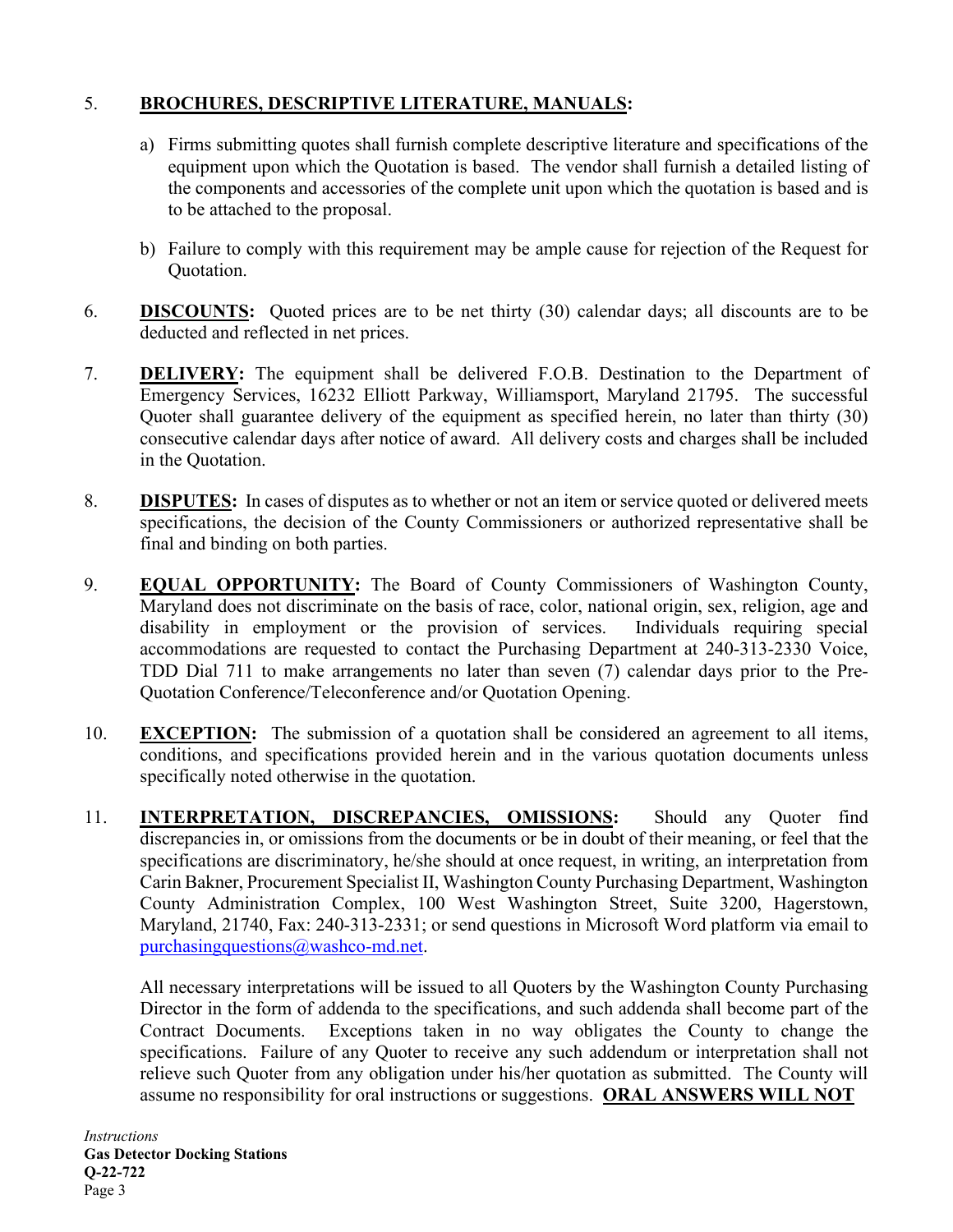## **BE BINDING ON THE COUNTY. Any requests received after 4:00 P.M., (EDT/EST), Monday, May 23, 2022, may not be considered.**

- 12. **LIQUIDATED DAMAGES:** Assessments shall be made at the rate of one percent (1%) of the quoted price, per unit, per day, for each unit not delivered by the due date. This assessment shall be deducted from the invoice price.
- 13. **MATERIAL AND WORKMANSHIP:** All equipment furnished shall be guaranteed to be new, unused and of current manufacture, to meet all requirements of the specifications, and to be in intended use condition at time of delivery. All workmanship shall be of high quality and accomplished in a professional manner so as to ensure functionality of the equipment.
- 14. **PAYMENT:** Payment will be made within thirty (30) calendar days after satisfactory acceptance and delivery by using department as required based on delivery as requested by that department. Invoices shall be submitted in duplicate to the Department of Emergency Services, 16232 Elliott Parkway, Williamsport, Maryland 21795.
- 15. **PAYMENT OF COUNTY AND MUNICIPAL TAXES:** Effective October 1, 1993, in compliance with Section 1-106(b)(3) of the Code of the Public Local Laws of Washington County, Maryland, "If a Bidder has not paid all taxes owed to the County or a municipal corporation in the County, the County Commissioners may reject the Bidder's bid."
- 16. **POLITICAL CONTRIBUTION DISCLOSURE:** In accordance with Maryland Code, State Finance and Procurement Article, §17-402, the Bidder shall comply with Maryland Code, Election Law Article, Title 14, which requires that every person that enters into contracts, leases, or other agreements with the State, a county, or any incorporated municipality, or their agencies during a calendar year in which the person receives in the aggregate \$100,000 or more, shall file with the State Administrative Board of Election Laws a statement disclosing contributions in excess of \$500 made during the reporting period to a candidate for elective office in any primary or general election. The statement shall be filed with the State Administrative Board of Election Laws: (1) before a purchase or execution of a lease or contract by the State, a county, an incorporated municipality or their agencies, and shall cover the preceding two (2) calendar years; and (2) if the contribution is made after the execution of a lease or contract, then twice a year, throughout the contract term, on: (a) February 5, to cover the 6-month period ending January 31; and (b) August 5, to cover the 6-month period ending July 31.
- 17. **PRICES VALID**: All quoted prices shall be valid for ninety (90) consecutive calendar days after submission of quote.
- 18. **QUOTATION SUBMITTALS:** Quotations are to be enclosed in a sealed opaque envelope marked, **"QUOTATION – (Q-22-722) – GAS DETECTOR DOCKING STATIONS"** and bearing the vendor's name and address. Quotations are to be addressed to:

Washington County Purchasing Department Attn: Carin Bakner, Procurement Specialist II Washington County Administration Complex 100 West Washington Street, Suite 3200 Hagerstown, MD 21740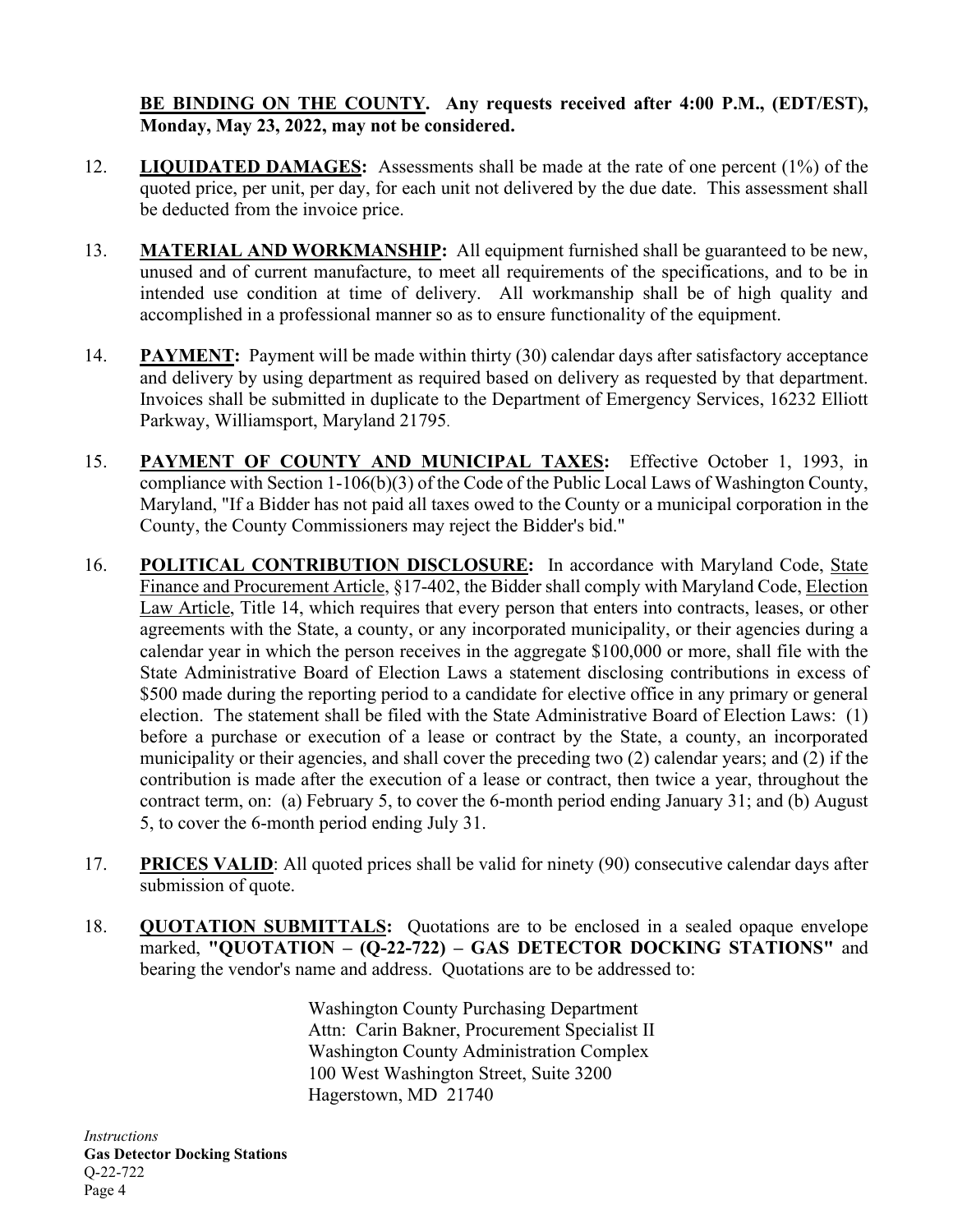Quotations must be received, and time stamped in the Purchasing Department no later than **3:00 P.M. (EDT/EST), Wednesday, June 8, 2022**. Quotations will be opened and read at that time, in the Washington County Administration Complex, Third Floor Conference Room 3000, 100 West Washington Street, Hagerstown, Maryland, 21740. All interested parties are invited to attend; or quoters wishing to hear a reading of the quotes via teleconference shall call prior to the teleconference 240-313-2330 to receive instructions.

Quotations shall be submitted on the forms provided. Numbers shall be stated both in writing and in figures. Quotations must be signed in writing by the Quoter, or an authorized agent of the Quoter, if the Quoter is a corporation.

- 19**. QUOTER'S RESPONSIBILITY:** Prior to contracting, private corporations must either be incorporated in the State of Maryland or registered with the Maryland Department of Assessments and Taxation as a foreign corporation and must be in good standing. Proof of such standing is required prior to the start of the contracting process and shall remain in good standing during the contract period. The website for the State Department of Assessments and Taxation is: <https://egov.maryland.gov/businessexpress> and the phone numbers for the State Department of Assessments and Taxation are: **(410) 767-1184** or **(888) 246-5941**.
- 20. **RESERVATIONS:** The Board of County Commissioners of Washington County, Maryland, reserves the right to accept or reject any or all quotes, to waive formalities, informalities and technicalities therein. The Board reserves the right to contact a Quoter for clarifications and may, at its sole discretion, allow a Quoter to correct any and all formalities, informalities and technicalities in the best interest of the Washington County.
- 21. **SALES TAX:** Washington County Government is exempt from State of Maryland Sales Tax. The County's Maryland Sales Tax Exemption Number is 3000129 2. The County will provide a sales tax exemption certificate for the items provided under this contract.
- 22**. CERTIFICATION REGARDING DEBARMENT, SUSPENSION, INELIGIBILITY AND VOLUNTARY EXCLUSION:** The Quoter/Vendor certifies, by submission of this Quotation or acceptance of this contract, that neither it nor its principals are presently debarred, suspended, proposed for debarment, declared ineligible, or voluntarily excluded from participation in this transaction by any Federal department or agency. It further agrees by submitting this quotation that it will include this clause without modification in all lower tier transactions, solicitations, quotations, contracts, and subcontracts. Where the Quoter/Vendor or any lower tier participant is able to certify to this statement, it shall attach an explanation to this solicitation/proposal.
- 23. **HAZARDOUS SUBSTANCES:** Any hazardous substances as defined under the Department of Labor Occupational Safety and Health Standard for General Industry (29-CFR-1910.1200) and State of Maryland Law and Regulations on "Access to Information About Hazardous and Toxic Substances", MDSH Article 89, Section 28-49-D, being delivered to Washington County, Maryland as a result of this Request for Quotation shall be accompanied by a current "Hazardous Data Safety Sheet" or items may not be accepted.
- 24. **SUBSTITUTIONS:** No substitutions will be considered nor accepted.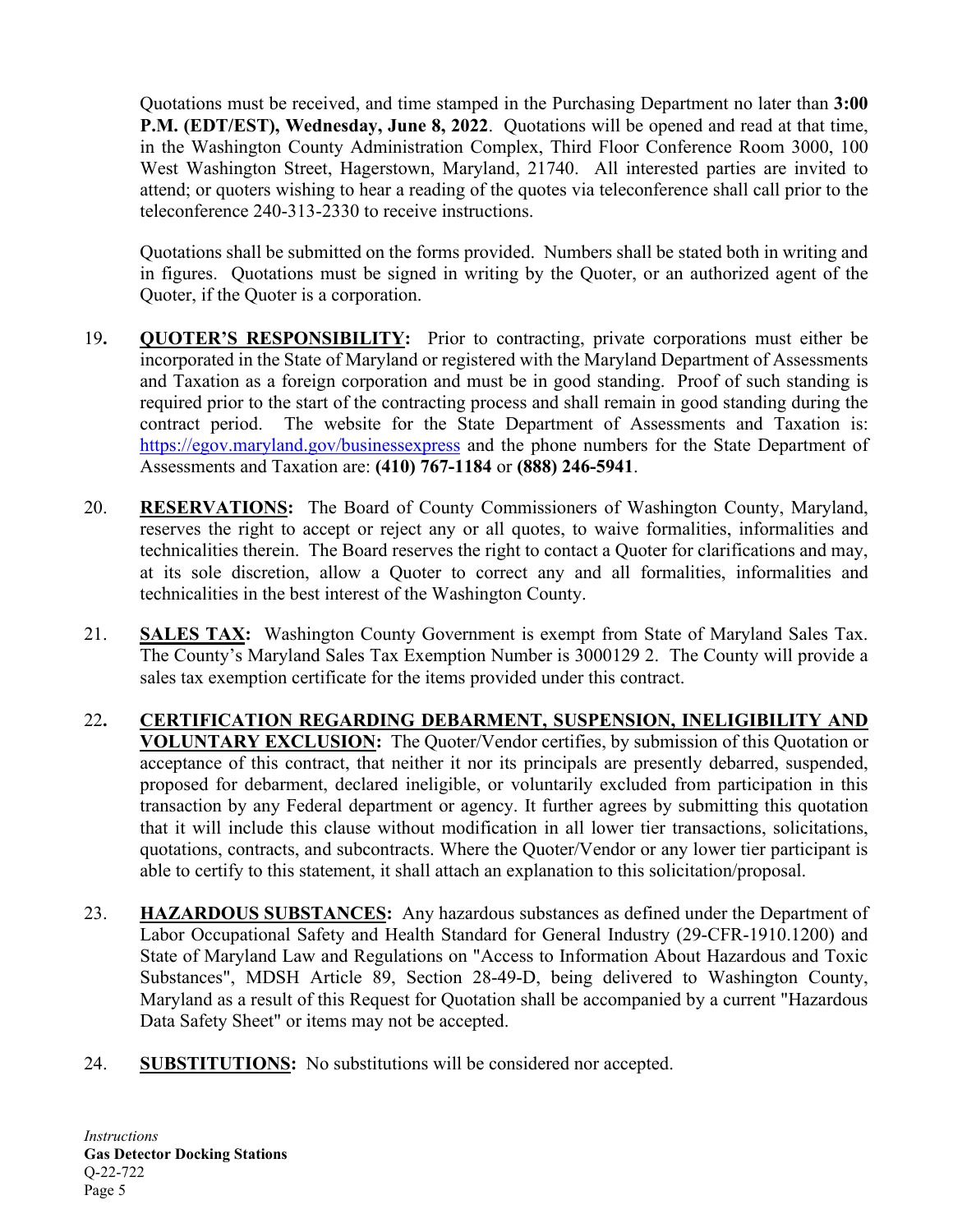## **Q-22-722**

## **GAS DETECTOR DOCKING STATIONS**

# **SPECIFICATIONS**

|                   | ONE (1) GAS DETECTOR DOCKING STATION AND ACCESSORIES                                                                                                                                                                                                                                                                          | <b>REMARKS/EXCEPTIONS</b> |
|-------------------|-------------------------------------------------------------------------------------------------------------------------------------------------------------------------------------------------------------------------------------------------------------------------------------------------------------------------------|---------------------------|
| following:        | <b>GENERAL:</b> The Washington County Division of Emergency Services is seeking quotes for the following:<br>one (1) Industrial Scientific DSXi docking station and accessories. The docking station shall perform the                                                                                                        |                           |
| 1.                | It is an automated gas detector maintenance, record storage and<br>fleet management solution.                                                                                                                                                                                                                                 |                           |
| 3.                | It should easily charge, bump test, calibrate, update software,<br>collect data.                                                                                                                                                                                                                                              |                           |
| 4.                | It should be a cloud-based system that requires no direct<br>computer connection that will upload the instrument reports, data<br>logs and have the ability to perform software updates. The<br>records shall be accessible through a web browser with a smart<br>phone, tablet, laptop or desktop computer.                  |                           |
| 5.                | It should have the capability to email alerts to assigned people of<br>sensor failures, errors and low calibration gas.                                                                                                                                                                                                       |                           |
| 6.                | There should be no annual or re-occurring costs for the service<br>as it should be included within initial purchase.                                                                                                                                                                                                          |                           |
| 7.                | It should use a pressure switch regulator and "smart card" reader<br>that inputs the calibration gas automatically, eliminating a<br>manual process. The pressure switch regulator will send an<br>email when the calibration gas reaches the "low" point so that<br>another cylinder can be ordered before the gas runs out. |                           |
| <b>SPECIFICS:</b> |                                                                                                                                                                                                                                                                                                                               |                           |
| 1.                | Industrial Scientific DSXi Cloud Connected six (6) Gas Port<br>Docking Station for Ventis MX4, Pro4/Pro5 Monitors                                                                                                                                                                                                             |                           |
| 2.                | Industrial Scientific Calibration Gas, 25 PPM Hydrogen Sulfide<br>(H2S), 100 PPM Carbon Monoxide (CO), 0.35% Pentane (25%)<br>LEL), 18% Oxygen, Balance Nitrogen in a 116 Liter 8AL<br>Cylinder, HAZMAT Shipping Charges Apply                                                                                                |                           |
| 3.                | Industrial Scientific Demand Flow Regulator with iGas<br>Pressure Switch for DSXi Docking Stations (150 PSI) for 34<br>Liter, 58 Liter, 103 Liter and 116 Liter Cylinders                                                                                                                                                     |                           |
| 4.                | Industrial Scientific DSXi Cloud Connected six (6) Gas Port<br>Docking Station for MX6 iBrid Gas Monitors, requires use of<br>ISC Gas and 18105841 Regulator                                                                                                                                                                  |                           |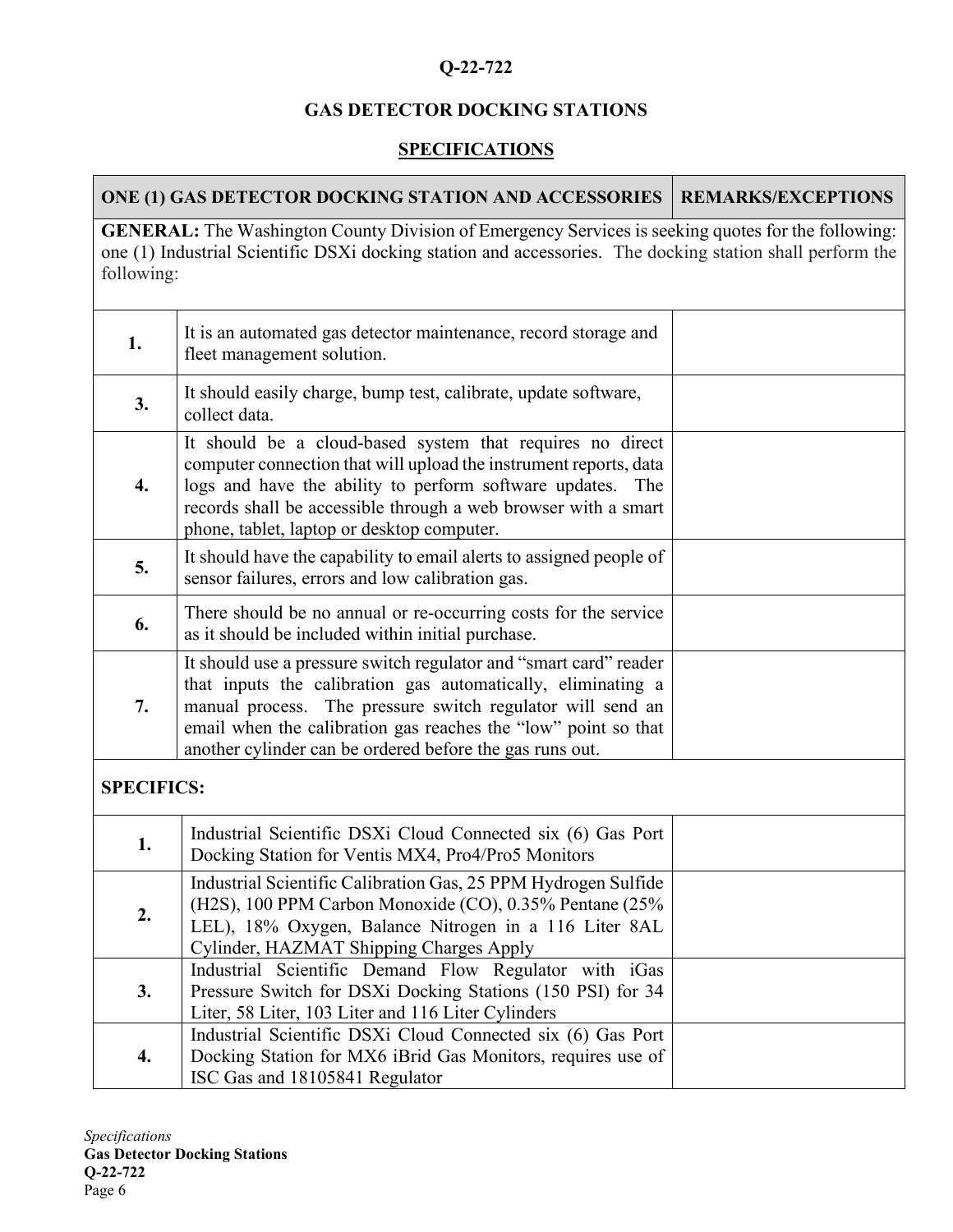|                  | ONE (1) GAS DETECTOR DOCKING STATION AND ACCESSORIES                                                                                                                                  | <b>REMARKS/EXCEPTIONS</b> |
|------------------|---------------------------------------------------------------------------------------------------------------------------------------------------------------------------------------|---------------------------|
| 5.               | Industrial Scientific Calibration Gas, 100 PPM Isobutylene<br>(C4H8), Balance Air in a 103 Liter Cylinder, HAZMAT<br>Shipping Charges Apply                                           |                           |
| 6.               | Industrial Scientific Calibration Gas, 10 PPM Hydrogen<br>Cyanide (HCN), Balance Nitrogen in a 58 Liter 8AL Cylinder,<br>HAZMAT Shipping Charges Apply                                |                           |
| 7.               | Industrial Scientific Calibration Gas, 25 PPM Ammonia (NH3),<br>Balance Nitrogen in a 58 Liter 8AL Cylinder, HAZMAT<br><b>Shipping Charges Apply</b>                                  |                           |
| 8.               | Industrial Scientific Calibration Gas, 10 PPM Chlorine (CL2),<br>Balance Nitrogen in a 58 Liter Cylinder, HAZMAT Shipping<br>Fees Apply                                               |                           |
| 9.               | Industrial Scientific Calibration Gas, 25 PPM, Nitrogen Dioxide<br>(NO2), Balance Nitrogen in a 58 Liter Cylinder, HAZMAT<br><b>Shipping Fees Apply</b>                               |                           |
| <b>DELIVERY:</b> |                                                                                                                                                                                       |                           |
| 1.               | The equipment shall be delivered F.O.B. Destination to the<br>Washington County Division of Emergency Services located at<br>16232 Elliott Parkway, Williamsport, MD 21795.           |                           |
| 2.               | All delivery costs and charges shall be included in the<br>Quotation.                                                                                                                 |                           |
| <b>WARRANTY:</b> |                                                                                                                                                                                       |                           |
| 1.               | Warranty and service shall be honored at all manufacturers'<br>dealerships, regardless of which dealer is the successful<br>vendor.                                                   |                           |
| 2.               | All Quoters must submit written evidence with quotations<br>indicating minimum warranty. Copies of warranties and service<br>maintenance schedules must be submitted with quotations. |                           |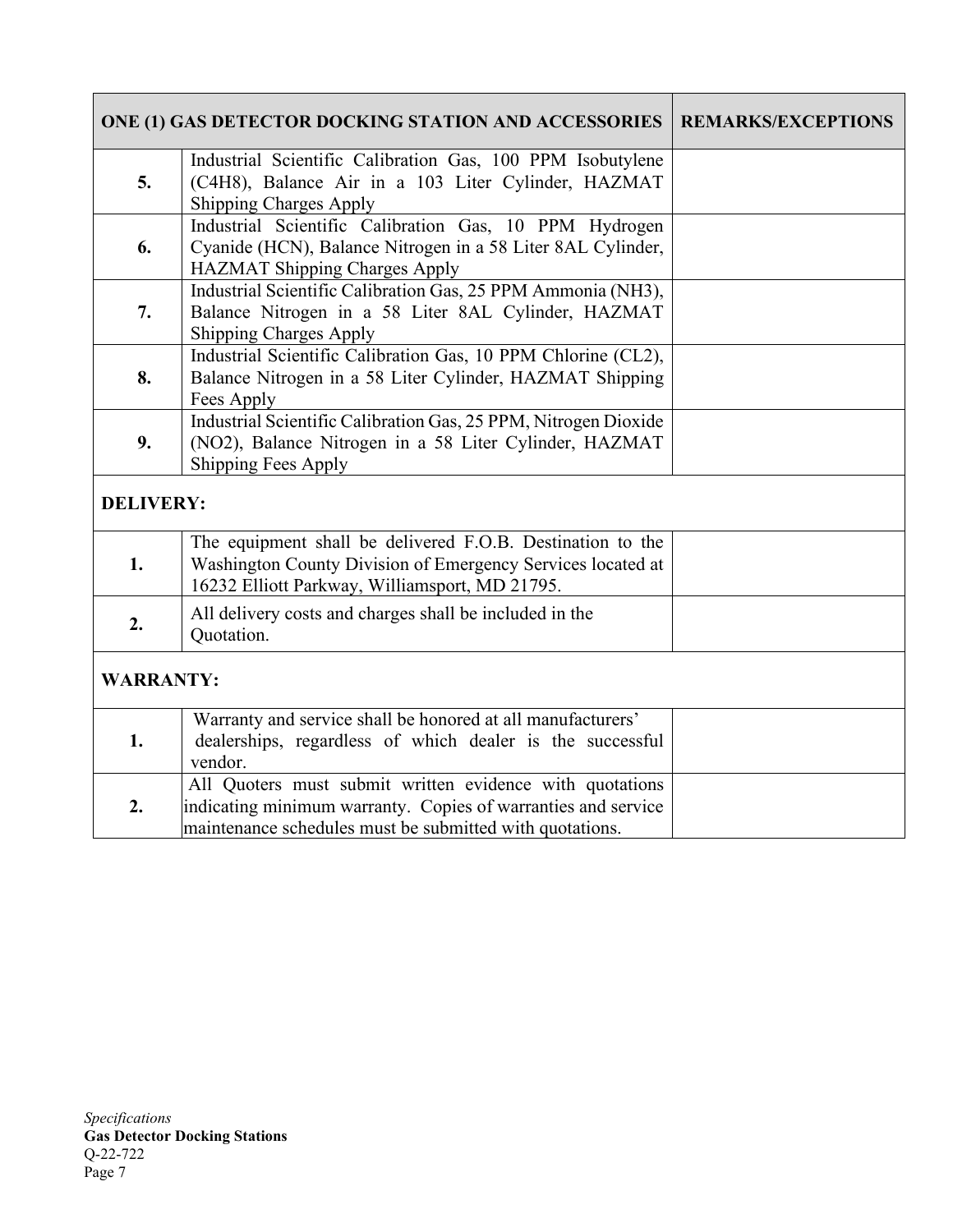## **Q-22-722**

## **GAS DETECTOR DOCKING STATIONS**

## **FORM OF PROPOSAL**

| <b>Item</b><br>No. | <b>Item Description</b>                                                                                                                                                                                                                       | <b>Unit of</b><br><b>Measure</b> | Qty | <b>Total Price</b><br>(Figures) |
|--------------------|-----------------------------------------------------------------------------------------------------------------------------------------------------------------------------------------------------------------------------------------------|----------------------------------|-----|---------------------------------|
| $\mathbf{1}$       | Industrial Scientific DSXi Cloud Connected six (6) Gas Port<br>Docking Station for Ventis MX4, Pro4/Pro5 Monitors<br>Dollars<br>(written)<br>Cents per<br>(written)                                                                           | Each                             |     | (figures)                       |
| $\overline{2}$     | Industrial Scientific Calibration Gas, 25 PPM Hydrogen Sulfide<br>(H2S), 100 PPM Carbon Monoxide (CO), 0.35% Pentane (25%<br>LEL), 18% Oxygen, Balance Nitrogen in a 116 Liter 8AL Cylinder<br>Dollars<br>(written)<br>Cents per<br>(written) | Each                             |     | (figures)                       |
| $\overline{3}$     | Industrial Scientific Demand Flow Regulator with iGas Pressure<br>Switch for DSXi Docking Stations (150 PSI) for 34 Liter, 58 Liter,<br>103 Liter and 116 Liter Cylinders<br>Dollars<br>(written)<br>Cents per<br>(written)                   | Each                             |     | (figures)                       |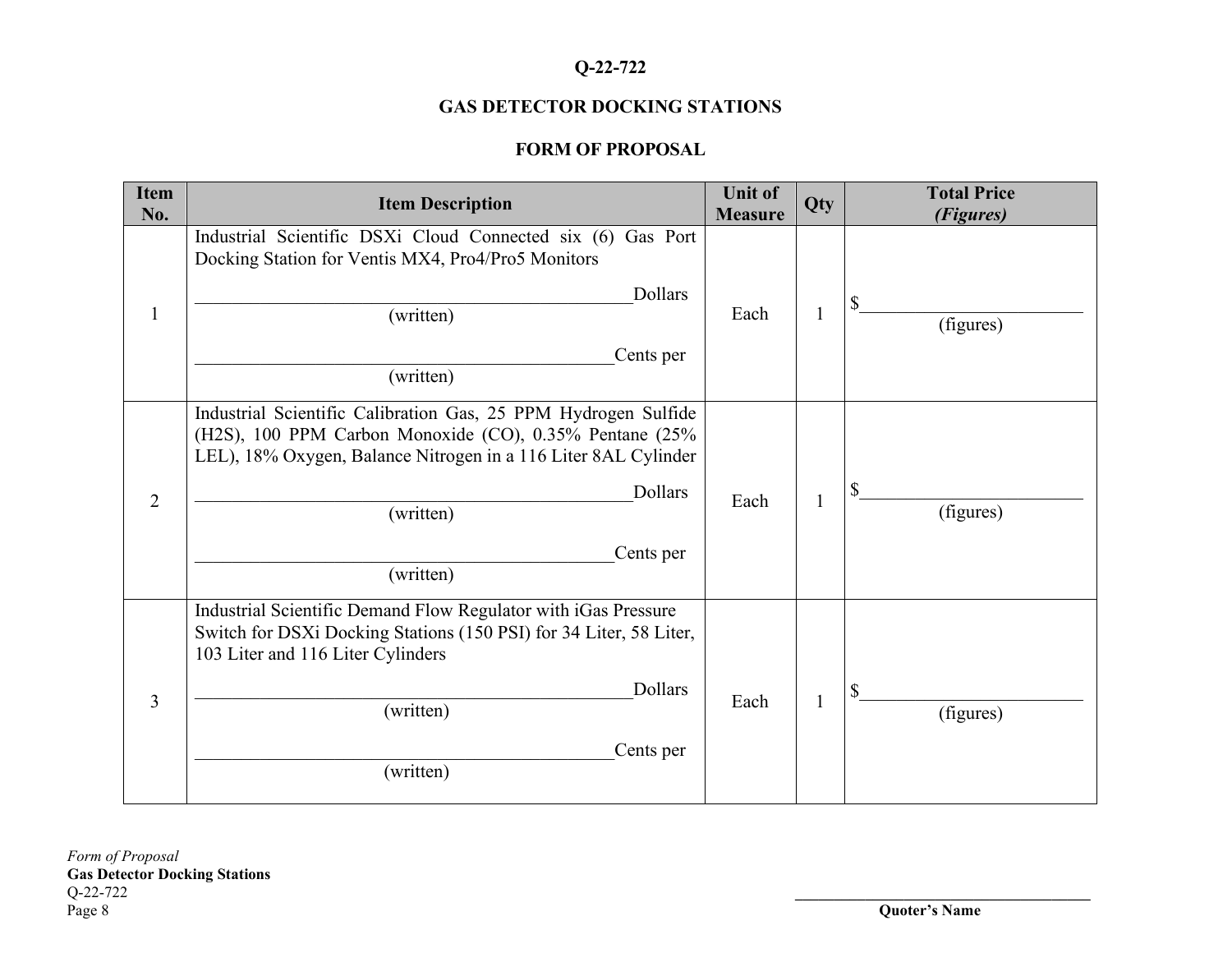| <b>Item</b><br>No. | <b>Item Description</b>                                                                                                                                                                                        | <b>Unit of</b><br><b>Measure</b> | Qty | <b>Total Price</b><br>(Figures) |
|--------------------|----------------------------------------------------------------------------------------------------------------------------------------------------------------------------------------------------------------|----------------------------------|-----|---------------------------------|
| $\overline{4}$     | Industrial Scientific DSXi Cloud Connected six (6) Gas Port<br>Docking Station for MX6 iBrid Gas Monitors, requires use of ISC<br>Gas and 18105841 Regulator<br>Dollars<br>(written)<br>Cents per<br>(written) | Each                             | 1   | (figures)                       |
| 5                  | Industrial Scientific Calibration Gas, 100 PPM Isobutylene<br>(C4H8), Balance Air in a 103 Liter Cylinder<br>Dollars<br>(written)<br>Cents per<br>(written)                                                    | Each                             | 1   | (figures)                       |
| 6                  | Industrial Scientific Calibration Gas, 10 PPM Hydrogen Cyanide<br>(HCN), Balance Nitrogen in a 58 Liter 8AL Cylinder<br>Dollars<br>(written)<br>Cents per<br>(written)                                         | Each                             | 1   | (figures)                       |
| $\tau$             | Industrial Scientific Calibration Gas, 25 PPM Ammonia (NH3),<br>Balance Nitrogen in a 58 Liter 8AL Cylinder<br>Dollars<br>(written)<br>Cents per<br>(written)                                                  | Each                             | 1   | (figures)                       |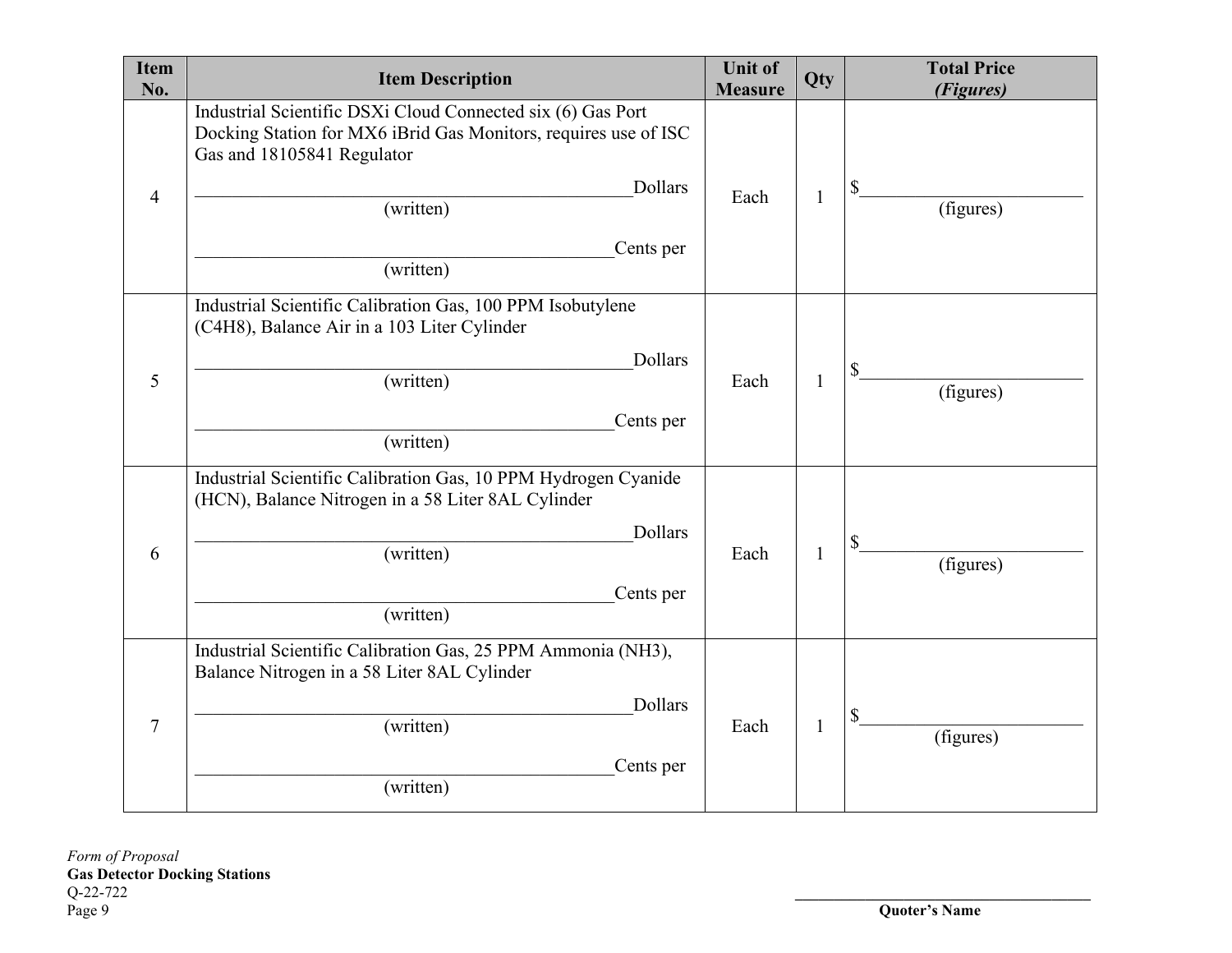| <b>Item</b><br>No. | <b>Item Description</b>                                                                                           | <b>Unit of</b><br><b>Measure</b> | Qty | <b>Total Price</b><br>(Figures) |  |
|--------------------|-------------------------------------------------------------------------------------------------------------------|----------------------------------|-----|---------------------------------|--|
|                    | Industrial Scientific Calibration Gas, 10 PPM Chlorine (CL2),<br>Balance Nitrogen in a 58 Liter Cylinder          |                                  |     |                                 |  |
| 8                  | Dollars<br>(written)                                                                                              | Each                             |     | \$<br>(figures)                 |  |
|                    | Cents per<br>(written)                                                                                            |                                  |     |                                 |  |
|                    | Industrial Scientific Calibration Gas, 25 PPM, Nitrogen Dioxide<br>(NO2), Balance Nitrogen in a 58 Liter Cylinder |                                  |     |                                 |  |
| 9                  | Dollars<br>(written)                                                                                              | Each                             |     | (figures)                       |  |
|                    | Cents per<br>(written)                                                                                            |                                  |     |                                 |  |
|                    | TOTAL LUMP SUM (Item No's. 1 – 9 above)                                                                           |                                  |     |                                 |  |
|                    | Dollars<br>(Written)                                                                                              | \$<br>(figures)                  |     |                                 |  |
|                    | Cents                                                                                                             |                                  |     |                                 |  |

## **REMARKS/EXCEPTIONS**:

 $\overline{a}$ 

 $\overline{a}$ 

*Form of Proposal* **Gas Detector Docking Stations** Q-22-722 **\_\_\_\_\_\_\_\_\_\_\_\_\_\_\_\_\_\_\_\_\_\_\_\_\_\_\_\_\_\_\_\_\_\_\_\_\_\_** Q-22-722<br>Q-22-722<br>Page 10 **Quoter's Name**